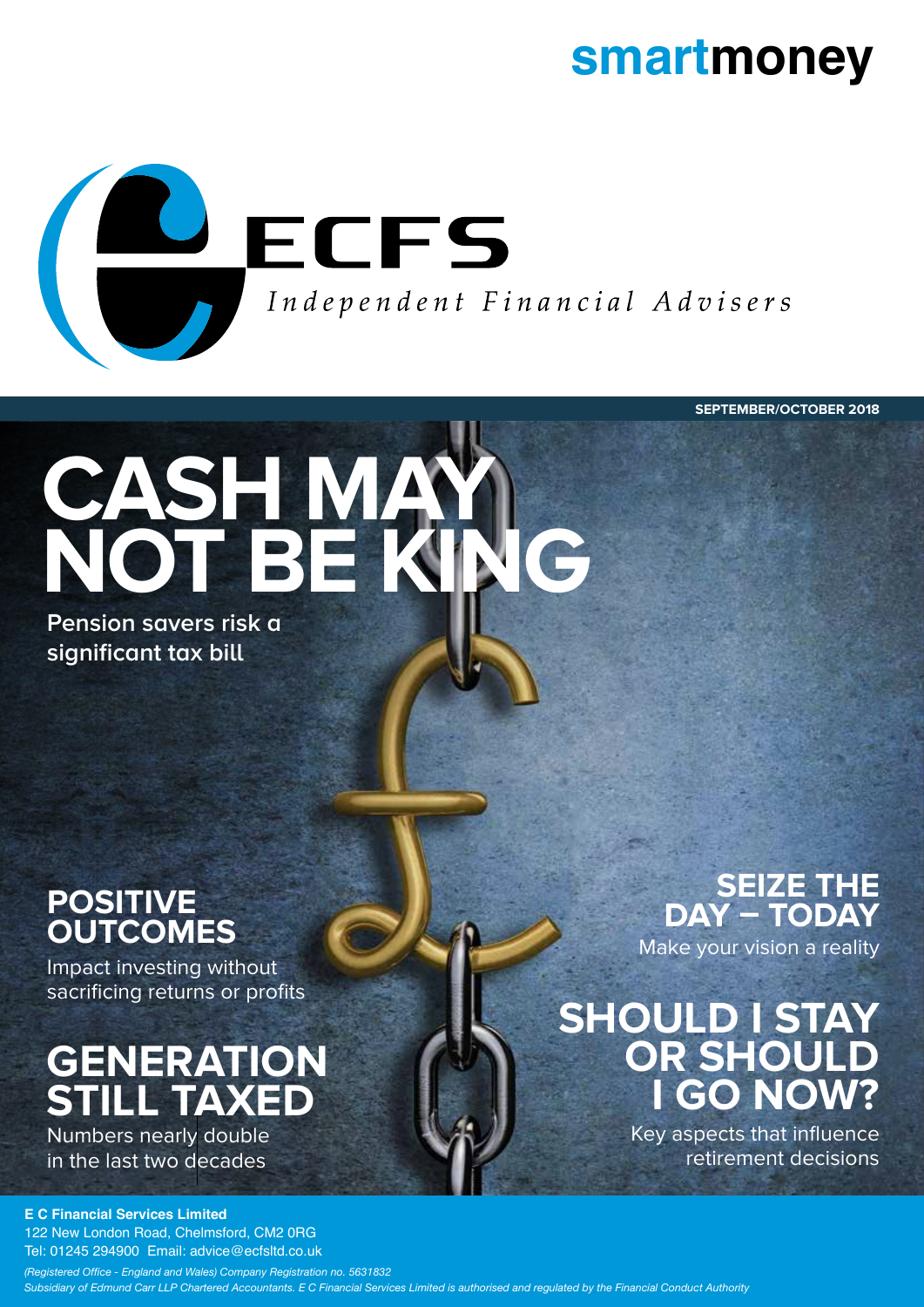### INSIDE **THIS ISSUE**

**As the poet and playwright Oscar Wilde once commented, 'When I was young I thought that money was the most important thing in life; now that I am old I know that it is.' And with these pertinent words in mind, inside this issue we look at a number of topics designed to keep you up to date and help you plan to meet any changes in your life and financial circumstances.**

For most people over the age of 55, it is now possible to cash in or unlock all of your pension. How you take these benefits will depend on the type of scheme you have and how you want to take benefits. On page 06, we consider the concerns that have been raised that some savers may risk running out of cash if they siphon too much out of their pension pots.

For those looking to make the world a better place but not wanting to sacrifice returns or profits, impact investing aims to support a positive social or environmental impact, as well as looking to achieve compelling financial returns at the heart of sustainable investing. Turn to page 11 to read the full article.

Exactly how much you'll need for a comfortable retirement will depend largely on your cost of living and lifestyle choices. For many people, retirement is about sun-soaked holidays, leisurely rounds of golf and that boat they've always coveted. On page 04, we look at why you need to reassess your own situation.

Also inside this issue on page 12, the number of taxpaying pensioners has nearly doubled over the last two decades. With talk of also requiring pensioners to pay National Insurance on any earnings or even on pensions, the older population may start thinking of themselves as 'Generation still taxed'.

A full list of the articles featured in this issue appears opposite – we hope you enjoy reading them.

We understand that professional advice on financial matters is invaluable to creating a durable wealth management plan for the future. To discuss or review any area of your financial plans, please contact us – we look forward to hearing from you.





**03 LATER RETIREMENT** Workers extend their careers for a multitude of reasons

**04 SEIZE THE DAY – TODAY** Make your vision a reality

**06 CASH MAY NOT BE KING** Pension savers risk a significant tax bill

#### **08 FINANCIAL PROTECTION**

Families left in a precarious situation if the unforeseen were to happen



**09 SHOULD I STAY OR SHOULD I GO NOW?**

> Key aspects that influence retirement decisions

#### **10 LOOKING TO THE FUTURE**

Taking the steps now to prepare yourself for retirement

#### **11 POSITIVE OUTCOMES**

Impact investing without sacrificing returns or profits

#### **12 GENERATION STILL TAXED**

Numbers nearly double in the last two decades

**INFORMATION IS BASED ON OUR CURRENT UNDERSTANDING OF TAXATION LEGISLATION AND REGULATIONS.** 

**ANY LEVELS AND BASES OF, AND RELIEFS FROM, TAXATION ARE SUBJECT TO CHANGE.**

**THE VALUE OF INVESTMENTS MAY GO DOWN AS WELL AS UP, AND YOU MAY GET BACK LESS THAN YOU INVESTED.**

The content of the articles featured in this publication is for your general information and use only and is not intended to address your particular requirements. Articles should not be relied upon in their entirety and sh to be, or constitute, advice. Although endeavours have been made to provide accurate and timely information, there can be no quarantee that such information is accurate as of the date it is received or that it will continu in the future. No individual or company should act upon such information without receiving appropriate professional advice after a thorough examination of their particular situation. We cannot accept responsibility for any of acts or omissions taken in respect of any articles. Thresholds, percentage rates and tax legislation may change in subsequent Finance Acts. Levels and bases of, and reliefs from, taxation are subject to change and their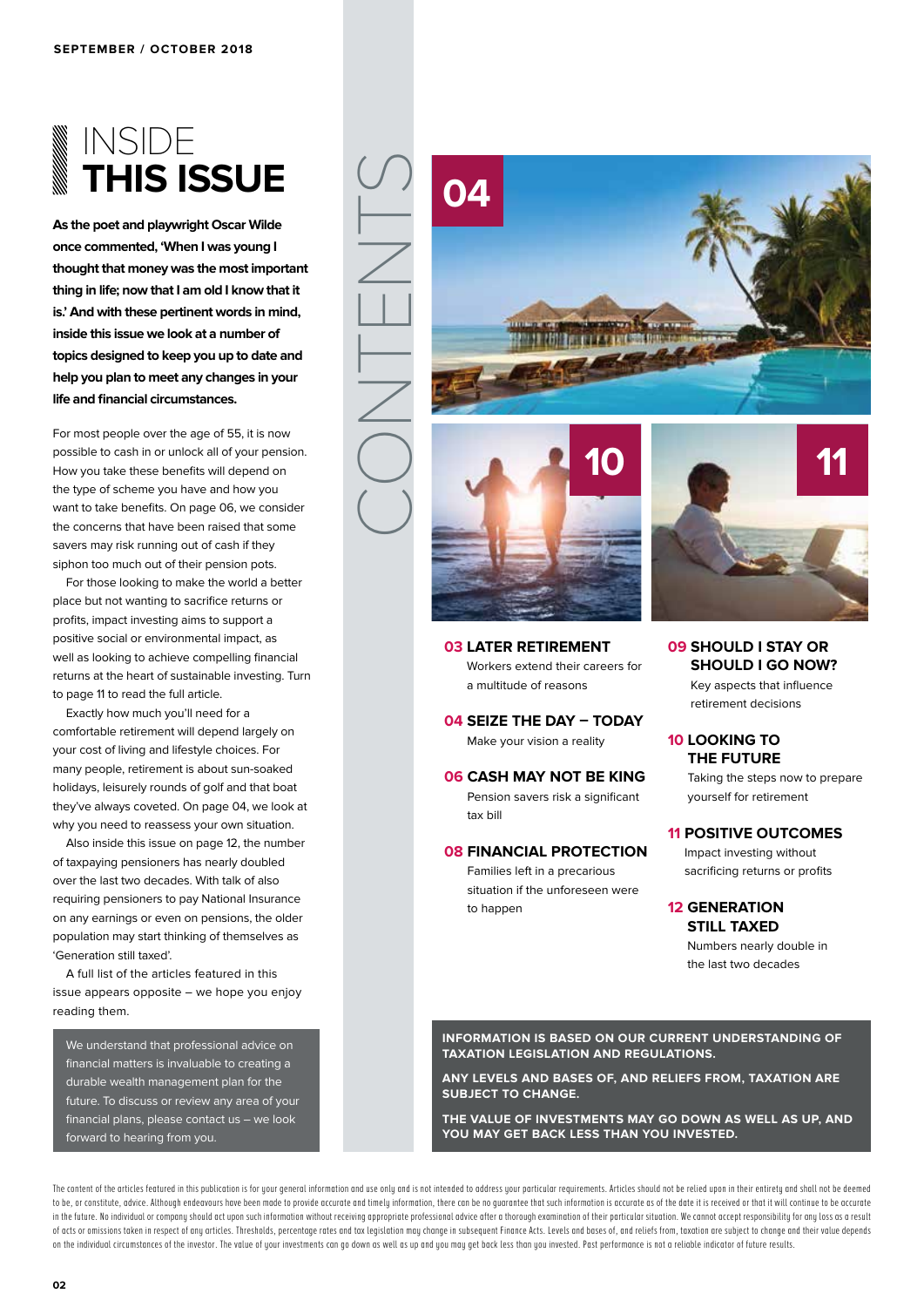## LATER RETIREMENT

#### *Workers extend their careers for a multitude of reasons*

When do you plan to retire? Saving for your retirement is a lifelong undertaking – and if you want to enjoy a comfortable retirement, you can't start planning soon enough. The more you contribute to a pension now, the better chance you'll have of that money growing and funding your retirement in later life.

ut the proportion of UK employees who say they will work beyond the age of 65 has remained at three quarters (72%) for the second year running, significantly higher than in 2016 (67%) and 2015 (61%), according to latest research<sup>[1]</sup>.

Nearly half (47%) of those who say they expect to work beyond 65 will be older than 70 before they retire, up from 37% in 2017, while almost a fifth (17%) expect to be older than 75. Workers aged 35–44 are most likely to say they expect to retire after their 75th birthday (27%).

#### **EMPLOYEES WORKING FOR LONGER**

A series of economic factors are driving employees to work for longer. The rising cost of living is forcing over 20 million into later retirement<sup>[2]</sup>. In fact, nine in ten (90%) UK employees say that the rising cost of living is the main reason why they expect to work beyond 65, with 87% saying the same of poor returns on savings due to low interest rates.

#### **DIVERSE SET OF WORKFORCE SKILLS**

Opinions remain divided about the UK's ageing workforce as it brings a new set of challenges for workers to contend with. Over a third (36%) believe that an ageing workforce might mean that older workers will have to re-train or learn new skills to stay in work, while three in ten (30%) think it could make it harder for young people to move up the career ladder. But more than two fifths (41%) are positive that a mix of older and younger employees creates a workforce with a wider range of skills, which is beneficial for employees and employers alike.

#### **PROMOTING OLDER WORKPLACE EMPLOYEES**

This comes as just 6% think the Government is helping to promote older workers, down from one in ten (11%) following last year's announcement of an increase in the State Pension age<sup>[3]</sup>. So far, only 13% think that employers are encouraging older employees to stay in the workplace, and little more than a sixth (15%) believe that older people are appreciated and respected in the working environment.

Support for older workers in the workplace can come in many different forms, but often the simplest are the most effective. Nearly half of employees (45%) think flexible working or parttime opportunities are most important when it comes to supporting an ageing workforce. Out of those planning to work beyond State Pension age, 60% say that they would be more likely to work for an employer that offered health and well-being benefits.

#### **STIGMA SURROUNDING OLDER WORKERS**

The combination of an increase in the cost of living, poor returns on savings and inflation continues to impact the UK's retirement plans. This is the second year in a row that the findings indicate that more than 70% of the country's workforce expect to work beyond the age of 65, and there is no sign that this trend will slow down any time soon.

But even as an older workforce becomes more common, the stigma surrounding older workers is proving hard to shake. Employers now have the opportunity to capitalise on the skills of two or even three generations, but only if they address potential generational divides and the changing needs of their employees.  $\blacktriangleleft$ 

#### **PREPARATION FOR YOUR FUTURE**

There are important decisions to make in preparation for your future and at retirement. Even if this seems a long way off, having a plan in place is vital to ensuring the lifestyle you want is achievable. We can help you at every step. To discuss your plans, please contact us.

#### **Source data:**

[1] Research conducted by Canada Life using ONS Employment Figures, May 2018. [2] Research conducted by Canada Life using ONS Employment Figures, May 2018. [3] Proposed new timetable for State Pension age increases, 19 July 2017.

#### **THE AGEING WORKFORCE**



**SAY RISING COST OF NECESSITIES ARE TO BLAME**

#### **OLD VS YOUNG**



**41%** THINK A MIX OF OLD AND YOUNG EMPLOYEES IS POSITIVE



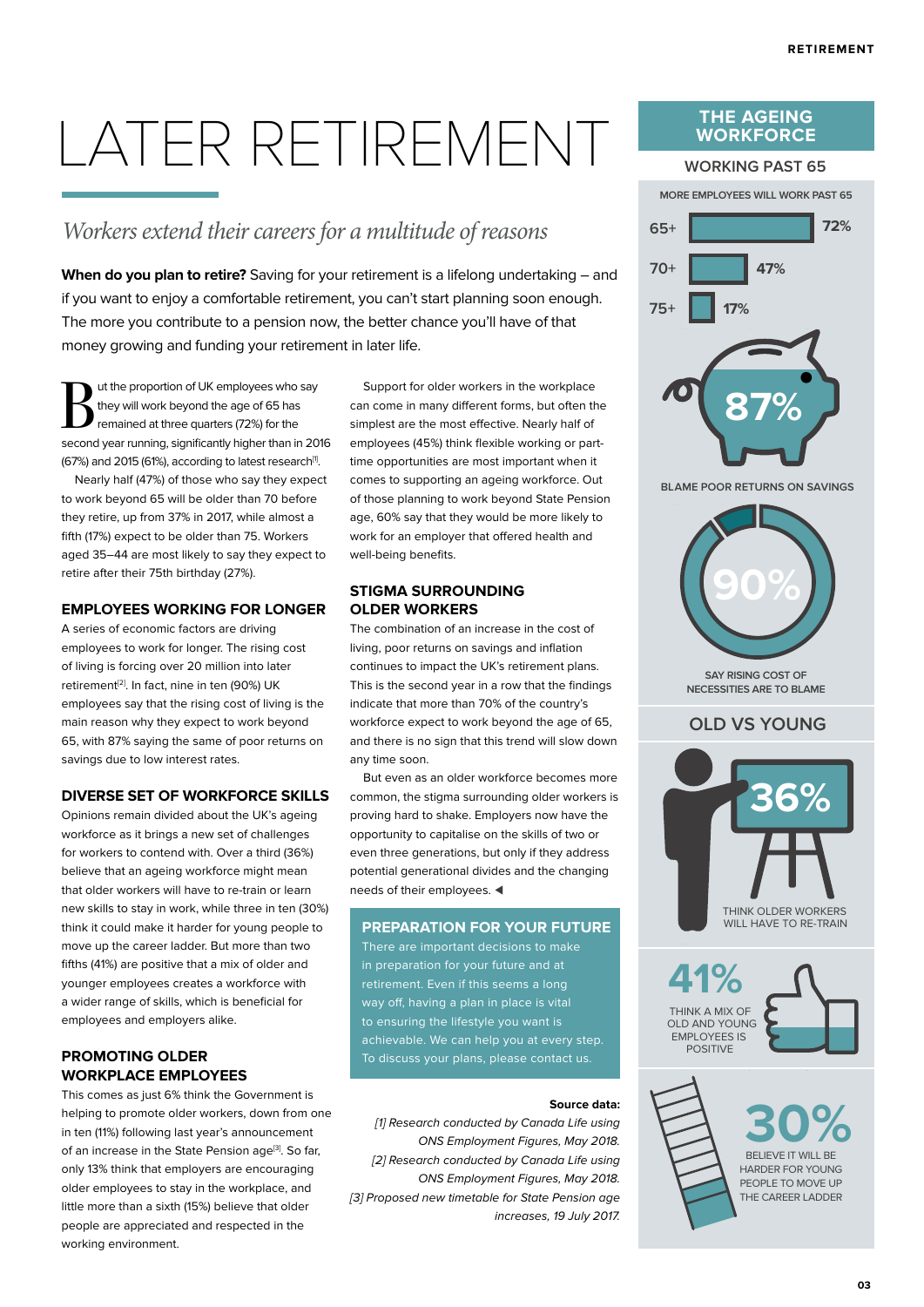

## SEIZE THE DAY - TODAY

*Make your vision a reality*

**Exactly how much you'll need for a comfortable retirement will depend largely on your cost of living and lifestyle choices.** For many people, retirement is about sun-soaked holidays, leisurely rounds of golf and that boat they've always coveted.

**But retirement is not what it used to be,**<br>with more of us working longer to build<br>up our decided retirement income. So with more of us working longer to build it's essential to reassess how much you're saving into your pension if you want to make your own vision a reality. For many people, retirement may seem a long way off, and saving into a pension isn't always a top priority.

But the simple truth is the earlier you start, the easier it will be. If you have less time to invest, then the amount of money that you have to save is likely to be higher to make sure your retirement planning is on track. We've provided some ideas to help improve and boost your savings for a more comfortable retirement.

#### **STARTING POINT FOR YOUR RETIREMENT PLAN**

Working out what pensions you already have should be a starting point for your retirement plan. Locate the latest statements you have for all your pensions, including from previous employers and personal pensions. You can also get a forecast of your state pension via www.gov.uk/check-state-pension.

You should be sent an annual statement for each of your pension schemes, including any employer-based arrangements and personal pension plans, even if you are no longer contributing to them. If you don't have up-to-date statements, you can ask for these to be sent to you. You may also be able to access pension values online via your pension company/scheme website.

#### **VALUING YOUR PENSION**

As well as telling you what your pension is worth now, annual statements will also detail what your pension might be worth at retirement.

These forecasts (don't think of them as anything more than rough estimates) will be based on a range of assumptions including investment growth and inflation between now and retirement.

It is important to consider the effect of inflation because, over time, this can significantly reduce the spending power of your pension.

#### **COST OF YOUR LIFESTYLE**

Whether your pension will be enough to pay for the retirement you want will depend on the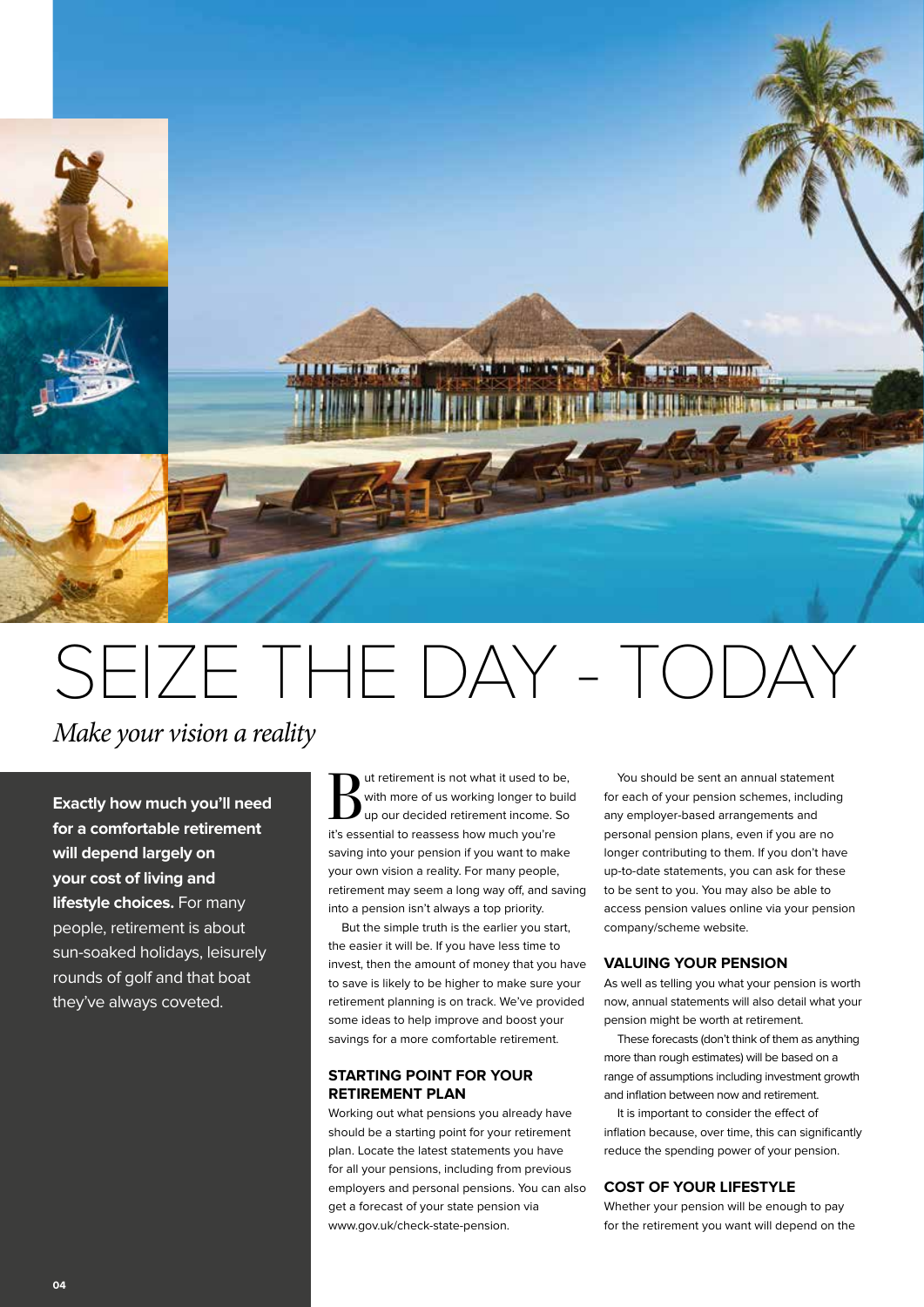

savings pot you amass, as well as the cost of your lifestyle when you retire.

Working out what income you will need in retirement may not be straightforward, however. Your life in retirement will be different from your working life; some costs may go up, while others will reduce.

You may spend more on holidays and leisure (especially in the earlier years of retirement), but your housing costs may be lower. While you may no longer have the costs of bringing up children, you may still want to help them financially, and there could be grandchildren to think of. In your later retirement years, you could have care costs. The traditional rule of thumb has been a target pension income of two thirds of your salary.

#### **KNOW YOUR MAGIC NUMBER**

Having accounted for the State Pension and any defined benefit scheme pension, you need to calculate how much money you will need to save to produce the remainder of your target income. This can depend on factors such as the age you want to retire, income yields available on investments, how much prices rise during your retirement and how long you live for – and how much you have put aside already.

If you contribute through a workplace pension, your employer will also contribute on your behalf, and you could qualify for National Insurance savings using a so-called 'salary

#### RETIREMENT PLANNING

sacrifice' arrangement. Employer top-ups in particular can significantly increase the value of your pension contributions, so it is worth checking that you are making the most of any workplace generosity offered.

It's also important to be aware that there is a limit on the size of overall pension savings you can accumulate – currently £1.03 million (for 2018/19, and rising annually in line with inflation) – without facing a hefty tax charge of up to 55% on the excess.

This Lifetime Allowance (LTA) for pensions could also be a challenge for people whose retirement savings are currently less than £1 million, as well as individuals with sizeable final salary pension entitlements. Investment growth and ongoing contributions could lead to your breaching the LTA in future.

#### **ALTERNATIVE WEALTH OPPORTUNITIES**

Pensions are not the only way to save for retirement. Tax-efficient Individual Savings Accounts (ISAs) are a popular savings option, while many people see property – particularly in the form of buy-to-let – as their retirement nest egg.

#### **TIMING IS EVERYTHING**

Pension freedoms have now given retirees considerable flexibility over how they draw an income or withdraw lump sums from their accumulated retirement savings. Pension savings can be accessed from age 55. You no longer have to purchase an annuity – an income stream for life – and you can choose how much income you take and when to take it.

You could take your whole pension fund as cash in one go – with 25% being tax-free and the rest taxable. Other options include taking a lump sum now, with further withdrawals when you want, or an ongoing regular income (via so-called drawdown or an annuity). However, the danger of these pension freedoms is that people withdraw too much money too quickly and risk running out of money before they die.

It is also possible to pass on your pension savings completely free of tax. So, as well as being a tax-efficient way to invest, pensions can be a very useful way to reduce Inheritance Tax bills.

#### **SEIZE THE DAY – TODAY**

Too many people fail to seriously consider how they are going to manage financially in retirement until they are about to retire. It is only then that they discover that their pension is not on target to meet their retirement aspirations.

When you are living a busy life, it can be difficult to find time to consider your longterm plans. Your mortgage or your children's education might be more immediate financial priorities; your career or running your business can make more pressing demands on your time. However, getting your pension on track as soon as possible could save you and your family a financial headache later on.

Another reason to take advantage of existing pension tax breaks is that there is no guarantee they will be there in the future. The Government has already cut the annual allowance to £40,000 – and as little as £10,000 for very high earners – while reducing the lifetime allowance from its £1.8 million peak in 2011/12. Higher-rate Income Tax relief on contributions could be next, so it makes sense to make the most of what's on offer now.  $\blacktriangleleft$ 

#### **REACHING YOUR WEALTH GOALS**

Saving for retirement is essential if you want fully to enjoy your later years, but how do you assess how much income you will need? Plus, how much do you need to save to reach your goals? If you would like to review where you are financially, please contact us – we look forward to hearing from you.

#### A PENSION IS A LONG-TERM INVESTMENT.

THE FUND VALUE MAY FLUCTUATE AND CAN GO DOWN, WHICH WOULD HAVE AN IMPACT ON THE LEVEL OF PENSION BENEFITS AVAILABLE.

PENSIONS ARE NOT NORMALLY ACCESSIBLE UNTIL AGE 55. YOUR PENSION INCOME COULD ALSO BE AFFECTED BY INTEREST RATES AT THE TIME YOU TAKE YOUR BENEFITS. THE TAX IMPLICATIONS OF PENSION WITHDRAWALS WILL BE BASED ON YOUR INDIVIDUAL CIRCUMSTANCES, TAX LEGISLATION AND REGULATION, WHICH ARE SUBJECT TO CHANGE IN THE FUTURE.

THE VALUE OF INVESTMENTS AND INCOME FROM THEM MAY GO DOWN. YOU MAY NOT GET BACK THE ORIGINAL AMOUNT INVESTED.

YOUR HOME OR PROPERTY MAY BE REPOSSESSED IF YOU DO NOT KEEP UP REPAYMENTS ON YOUR MORTGAGE.

ACCESSING PENSION BENEFITS EARLY MAY IMPACT ON LEVELS OF RETIREMENT INCOME AND IS NOT SUITABLE FOR EVERYONE. YOU SHOULD SEEK ADVICE TO UNDERSTAND YOUR OPTIONS AT RETIREMENT.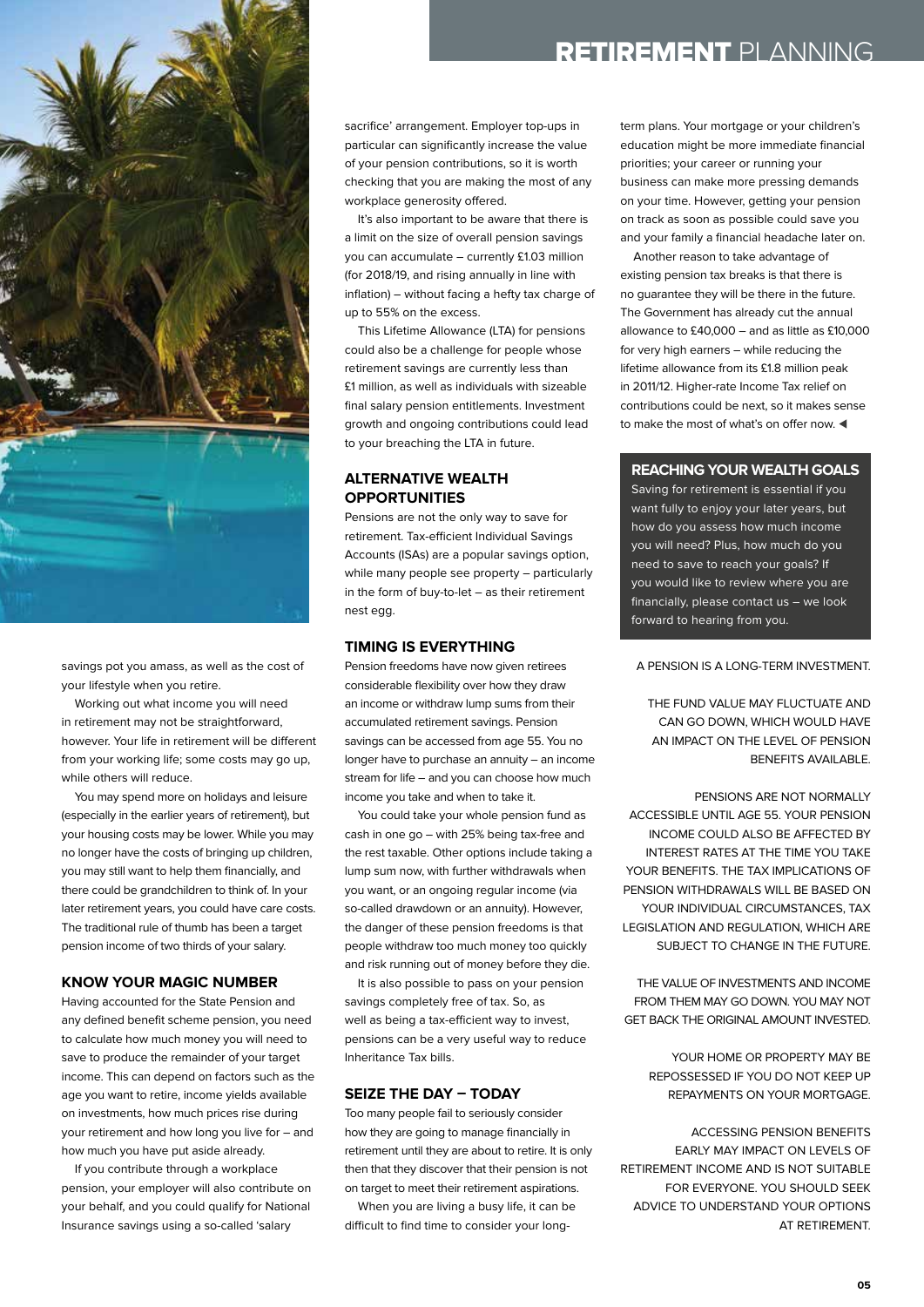# CASH MAY NOT BE **KINGRETTING**

*Pension savers risk a significant tax bill*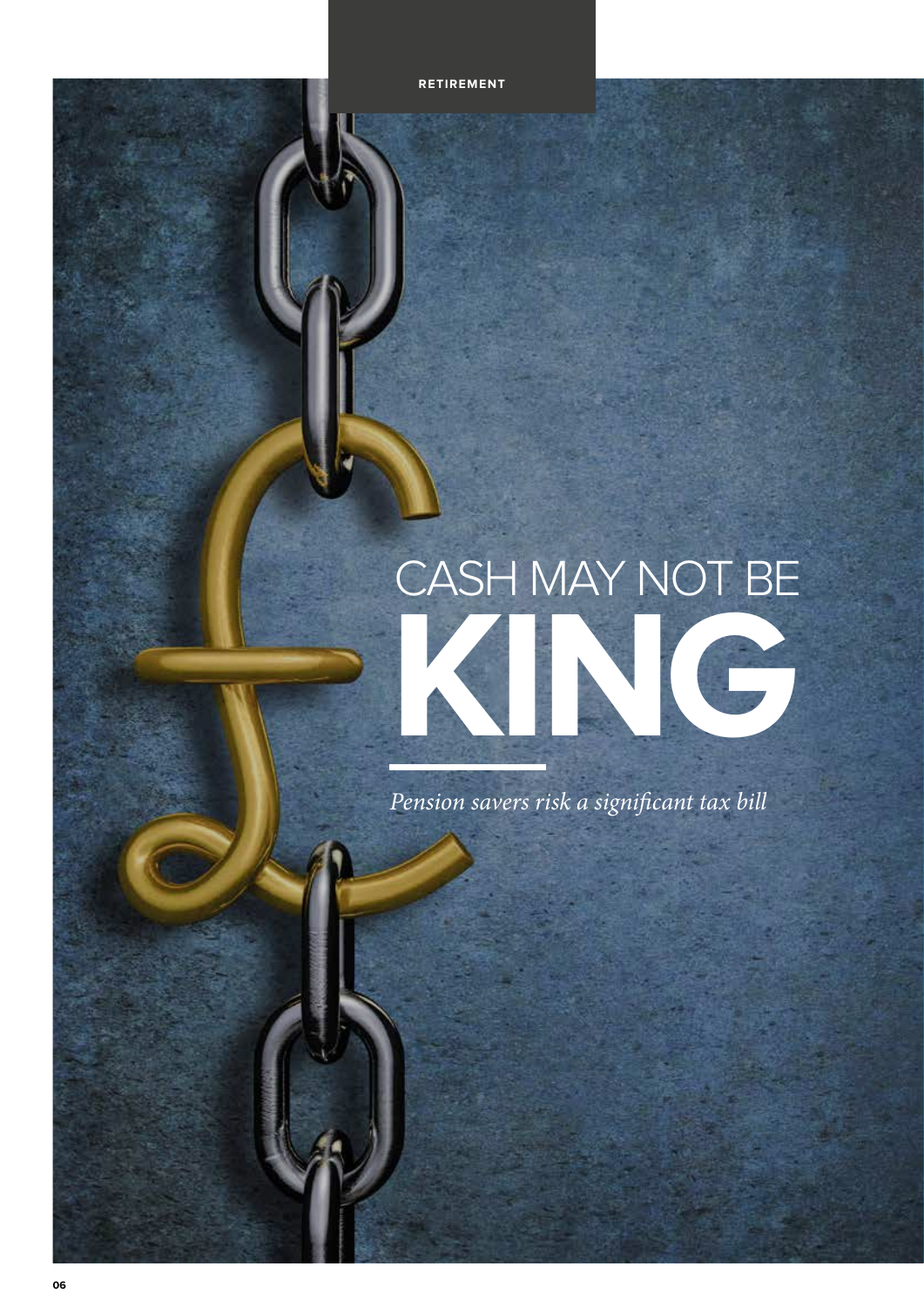**For most people over the age of 55, it is now possible to cash in or unlock all of your pension.** How you take these benefits will depend on the type of scheme you have and how you want to take benefits. But concerns have been raised that some savers may risk running out of cash if they siphon too much out of their pension pots.

There are a number of downsides to taking too much cash from your pension, especially if you are doing it earlier than expected. However, around one in ten (10%) planning to retire this year expect to withdraw their entire pension savings as one lump sum, risking a significant tax bill and an impact on their future retirement income.

The findings<sup>[1]</sup> are part of unique annual research – now in its 11th year – into the financial plans and aspirations of people planning to retire in the year ahead and shows that, in total, one in five (20%) retiring this year will risk avoidable tax bills by taking out more than the tax-free 25% limit on withdrawals.

#### **TWO THIRDS PLANNING ON RETIRING EARLY**

However, they are not necessarily spending all the cash – the main reason given by those taking all their fund in one go was to invest in other areas such as property, a savings account or an investment fund (71%). Interestingly, around two thirds (66%) of people are planning on retiring early.

Since the launch of pension freedom reforms in April 2015, more than 1.1 million people aged 55-plus have withdrawn around £15,744 billion<sup>[2]</sup> in flexible payments.

#### **TAKING ADVANTAGE OF PENSION FREEDOMS**

Government estimates[3] show that around £2.6 billion was paid in tax by people taking advantage of pension freedoms in the 2015/16 and 2016/17 tax years, with another £1.1 billion raised in the 2017/18 tax year.

The most popular use of the cash is for holidays, with 34% planning to spend the money on trips. Around (25%) will spend the money on home improvements, while one in five (20%) will gift the money to their children or grandchildren. Other popular uses include buying cars or paying off mortgages.  $\triangleleft$ 

#### **DON'T GET PENALISED BY THE TAX SYSTEM**

Pension freedoms allow you to have the flexibility on how and when you spend your money without being penalised by the tax system, but it is worrying that some retirees may withdraw more than the tax-free lump sum limit. The risk is even greater if you're taking all of your pension fund in cash. To review your own situation, please speak to us. You can call us to arrange an appointment or ask a question – we look forward to hearing from you.

#### **Source data:**

[1] Research Plus conducted an independent online survey for Prudential between 29 November and 11 December 2017 among 9,896 non-retired UK adults aged 45+, including 1,000 planning to retire in 2018. [2] https://www.gov.uk/government/uploads/ system/uploads/attachment\_data/file/675350/ Pensions\_Flexibility\_Jan\_ 2018.pdf [3] http://obr.uk/overview-of-the-november-2017-economic-and-fiscal-outlook/

A PENSION IS A LONG-TERM INVESTMENT.

THE FUND VALUE MAY FLUCTUATE AND CAN GO DOWN, WHICH WOULD HAVE AN IMPACT ON THE LEVEL OF PENSION BENEFITS AVAILABLE.

PENSIONS ARE NOT NORMALLY ACCESSIBLE UNTIL AGE 55. YOUR PENSION INCOME COULD ALSO BE AFFECTED BY INTEREST RATES AT THE TIME YOU TAKE YOUR BENEFITS. THE TAX IMPLICATIONS OF PENSION WITHDRAWALS WILL BE BASED ON YOUR INDIVIDUAL CIRCUMSTANCES, TAX LEGISLATION AND REGULATION, WHICH ARE SUBJECT TO CHANGE IN THE FUTURE.

ACCESSING PENSION BENEFITS EARLY MAY IMPACT ON LEVELS OF RETIREMENT INCOME AND IS NOT SUITABLE FOR EVERYONE. YOU SHOULD SEEK ADVICE TO UNDERSTAND YOUR OPTIONS AT RETIREMENT.

#### WHAT YOU NEED TO ASK YOURSELF BEFORE CASHING IN YOUR PENSION POT

#### **Q: Have you considered what the tax implications are?**

At the heart of any pension transaction you undertake, tax planning is a major consideration. Only the first 25% of the amount that you drawdown from your pension pot is tax-free, and the remaining 75% is taxed as earned income.

**Q: Will your money last the duration of your retirement years?** Before taking the cash, it is crucial to think about whether you will have enough money to last the duration of your retirement. It's not a one-off decision: you should regularly review your choices throughout your retirement, as your needs evolve and income needs may change.

**Q: Will your pension scheme allow you to cash in your pension pot?** If you're convinced that cashing in your pension pot is the right move for you, you need to ensure that your pension scheme allows you to do so. If not, it means that you'll need to transfer your savings into a suitable pension scheme to be able to access your cash.

**Q: Are you aware of the companies running pension scams?** Pension savers getting scammed out of their retirement savings is a real issue. The problem is that many of these scams look perfectly legitimate so are not easy to spot. Others offer investment returns which are too good to be true. You can visit the FCA's ScamSmart website, which includes a warning list of companies operating without authorisation or running scams – www.fca.org.uk/scamsmart.

**Q: Have you sought professional financial advice about your plans?** Not seeking professional financial advice can be very risky, especially when it comes to deciding how eventually to take your pension. If you get it wrong, it could be very costly and have a considerable impact on your retirement lifestyle and standard of living. We'll make sure that the action you take is the right one for you, your family and your needs.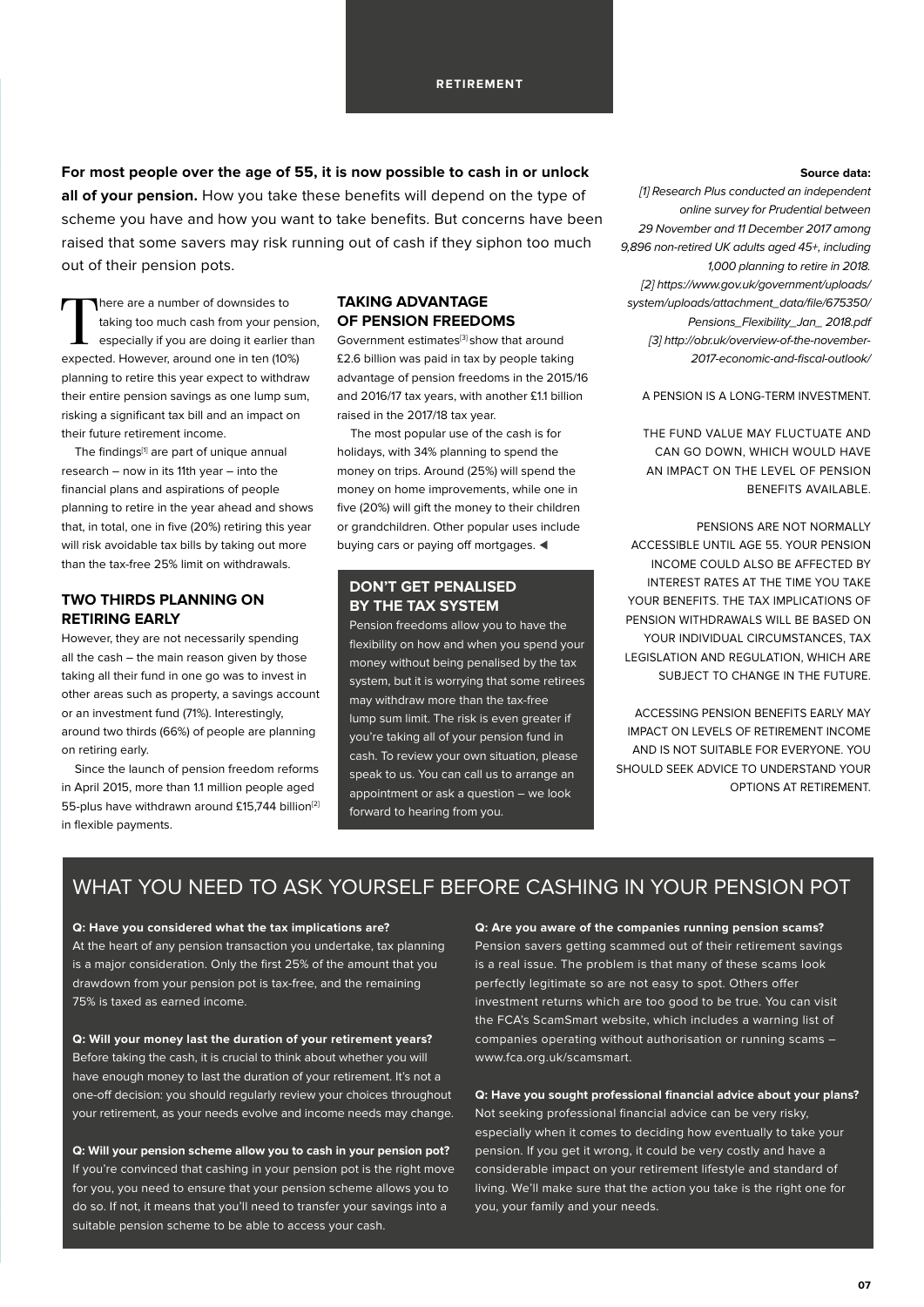#### PROTECTION

## FINANCIAL PROTECTION

*Families left in a precarious situation if the unforeseen were to happen*

#### **We all intend that our plans will**

**come good.** But making sure that you and your family can cope if you fall ill or die prematurely is something we can too easily put to one side. In particular, a recent study identified that financial protection is something that millions of fathers in the UK, and their families, could benefit from.

**M** ore than half (58%) of men in the UK<br>
insurance, meaning that just over with dependent children have no life 4.5 million dads<sup>[1]</sup> are leaving their families in a precarious situation if the unforeseen were to happen. Worryingly, this has increased by five percentage points compared with 2017, a yearon-year increase of around 542,000 individuals<sup>[2]</sup>.

#### **FINANCIAL HARDSHIP**

Despite a fifth (20%) of dads admitting their household wouldn't survive financially if they lost their income due to long-term illness, only 18% have a critical illness policy, leaving many more millions at risk of financial hardship if they were to become seriously ill.

- Critical illness insurance this doesn't usually pay out if you pass away, so it's not always suitable if you want to make sure your family are provided for after you've gone. This is where life insurance comes in.
- Life insurance this insurance usually only pays out if you pass away. It's designed to help your family maintain their lifestyle after you've gone, for example, to pay off a mortgage or other loans and provide for children's university fees.

Many insurers will offer both types of cover combined.

#### **NO SAVINGS**

If they were unable to work due to serious illness, 16% of fathers say they could only pay their household bills for a minimum of three months. More than two fifths (45%) say they'd have to dip into their savings to manage financially, but 17% admit that their savings would last for a maximum of just three months, and 12% say they have no savings at all.

On top of this, many fathers are leaving themselves and their families unprepared for other



aspects of illness or bereavement. 16% of them aren't sure who would take care of them if they fell ill, and more than two fifths (42%) don't have the protection of a Will, power of attorney, guardianship or trust arrangement in place for their families.

#### **RISKY POSITION**

This is an especially risky position for the two thirds (66%) of UK fathers who are the main breadwinner in the family, and it's clear that many are in lack of a 'Plan B'.

Many fathers don't consider having insurance as a necessity, with 16% of those without saying they don't see critical illness cover as a financial priority, and 20% saying they don't think they need it. The value of protection, however, is to provide long-term peace of mind about having financial security in place for your dependents.

#### **SEEK ADVICE**

Life is full of uncertainties – and while we insure cars, houses and even holiday arrangements, when it comes to ourselves and our family, often insurance is overlooked and undervalued. The simple truth is we can get too ill to carry on working or tragically die too soon, either through serious illness or accident. These events are random, and they can potentially affect us all.

Recent changes to bereavement benefits, and their continued unavailability to those in cohabiting relationships, mean that it's more important than ever for fathers to review their financial protection needs and seek advice to make sure their household is covered.

#### **UNFORESEEN CIRCUMSTANCE**

The impact of losing the family breadwinner can be devastating – missed mortgage repayments, savings depleted, your home being sold, your family's standard of living eroded, with stress and worry all too evident.

Whether it is your family or other loved ones. it's essential to make sure that the people and things that matter to you are taken care of – whatever life throws at you.

#### **CREATING A DURABLE PLAN FOR THE FUTURE**

We understand that expert advice on financial matters is invaluable in creating a durable plan for the future. To discuss what's best for you and your family if the unforeseen were to happen, contact us so we can find the solution that's right for you.

#### **Source data:**

All figures, unless otherwise stated, are from Opinium Research. The survey was conducted online between 5 and 12 April 2018, with a sample of 5,022 nationally representative UK adults.

[1] Percentage of adult population that are fathers with dependents =  $762/5022 = 15.17\%$ ; 15.17% of adult population of 51,767,000 = 7,854,730 million; 58% of these don't have cover so 4,545,848 million [2] Percentage of adult population that are fathers with dependents =  $735/5077 = 14.48\%$ ; 14.48% of adult population of 51,767,000 = 7,495,861 million; 53% of these don't have cover so 4,003,721. Difference of 542,127 compared with 2017

PROTECTION PLANS USUALLY HAVE NO CASH IN VALUE AT ANY TIME AND WILL CEASE AT THE END OF THE TERM. IF PREMIUMS ARE NOT MAINTAINED, THEN COVER WILL LAPSE.

CRITICAL ILLNESS PLANS MAY NOT COVER ALL THE DEFINITIONS OF A CRITICAL ILLNESS. THE DEFINITIONS VARY BETWEEN PROVIDERS AND WILL BE DESCRIBED IN THE KEY FEATURES AND POLICY DOCUMENTS IF YOU GO AHFAD WITH A PLAN.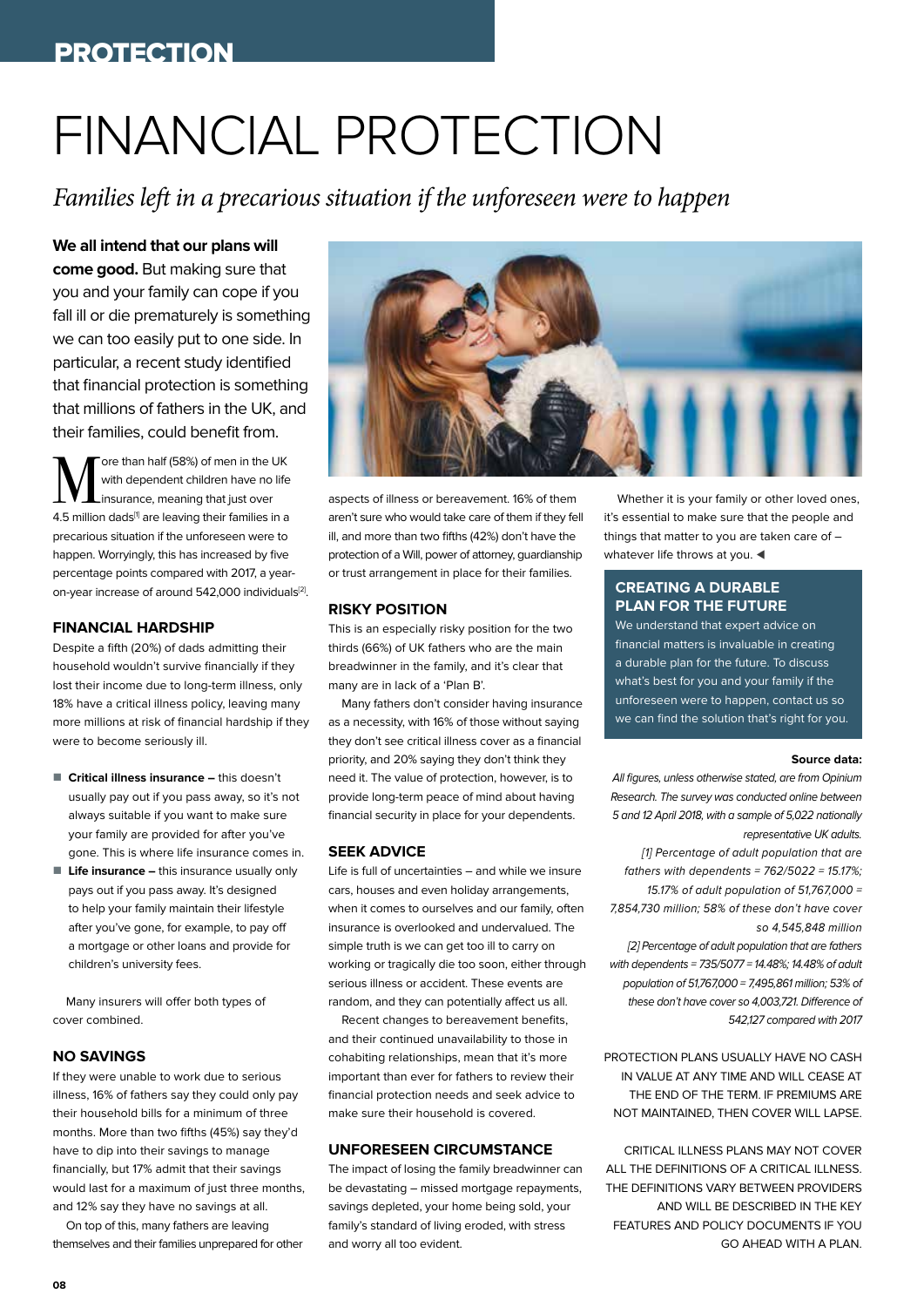## SHOULD I STAY OR SHOULD I GO NOW?

#### *Key aspects that influence retirement decisions*

**Whatever you want to do when you retire, the better prepared you are, the more rewarding it will be.** It's important to assess the key aspects that will influence your retirement, as the decisions you make can have a real impact on your savings. There are some important considerations to think about.

#### **TIMING**

- $\blacksquare$  Drawing savings too early is likely to result in lower returns and/or lower lifetime income
- Drawing savings later may not result in higher returns – this depends on how you invest and use your savings

#### **CAPITAL REQUIREMENTS**

- $\blacksquare$  Many people withdraw capital from their pension savings not because they 'need' it but because they can, and they end up just retaining it in a less tax-efficient environment
- $\blacksquare$  Meeting income needs from capital could be extremely efficient – it may even be necessary

#### **INCOME REQUIREMENTS**

- $\blacksquare$  There are choices to make between generating income now versus providing for your future
- $\blacksquare$  You may also continue earning some income during retirement through paid work, business ventures or even lucrative hobbies
- Your income needs are likely to vary over time, and some expenses are fixed while others are variable. Most critically, longterm care can prove expensive
- $\blacksquare$  Your income preferences are also key having a known stable income source may be preferable to having a higher but less stable income
- $\blacksquare$  Generating surplus income is inefficient from a tax perspective

#### **ATTITUDE TO RISK**

This is the trade-off between relative safety (which you may choose out of concern) and taking risk (which you may choose with an aim of achieving growth). Your attitude may also change as you accumulate wealth (because you have more to lose) and as you get older (because you have less time to recover if your investments fall in value). But risk is never completely eroded – even with cash or an annuity.

**You also need to ask yourself some of the following questions:**

- $\blacksquare$  What is my life expectancy, and how much money will I need to achieve my retirement plans?
- $\blacksquare$  How could my income and capital needs change in the future?
- Do I have an effective plan to leave a financial legacy?
- $\blacksquare$  How much money would my spouse/ partner need if I die before them?
- $\blacksquare$  How might I protect against the effect of inflation?

#### **HELPING YOU PLAN AND ENJOY YOUR FUTURE**

Regardless of the life stage you have arrived at, it is important to receive expert and professional financial advice on your pension plans and requirements. Talk to us about your circumstances, wants and needs. We will then assess how close you are to achieving them based on your current plans – please get in touch for more information.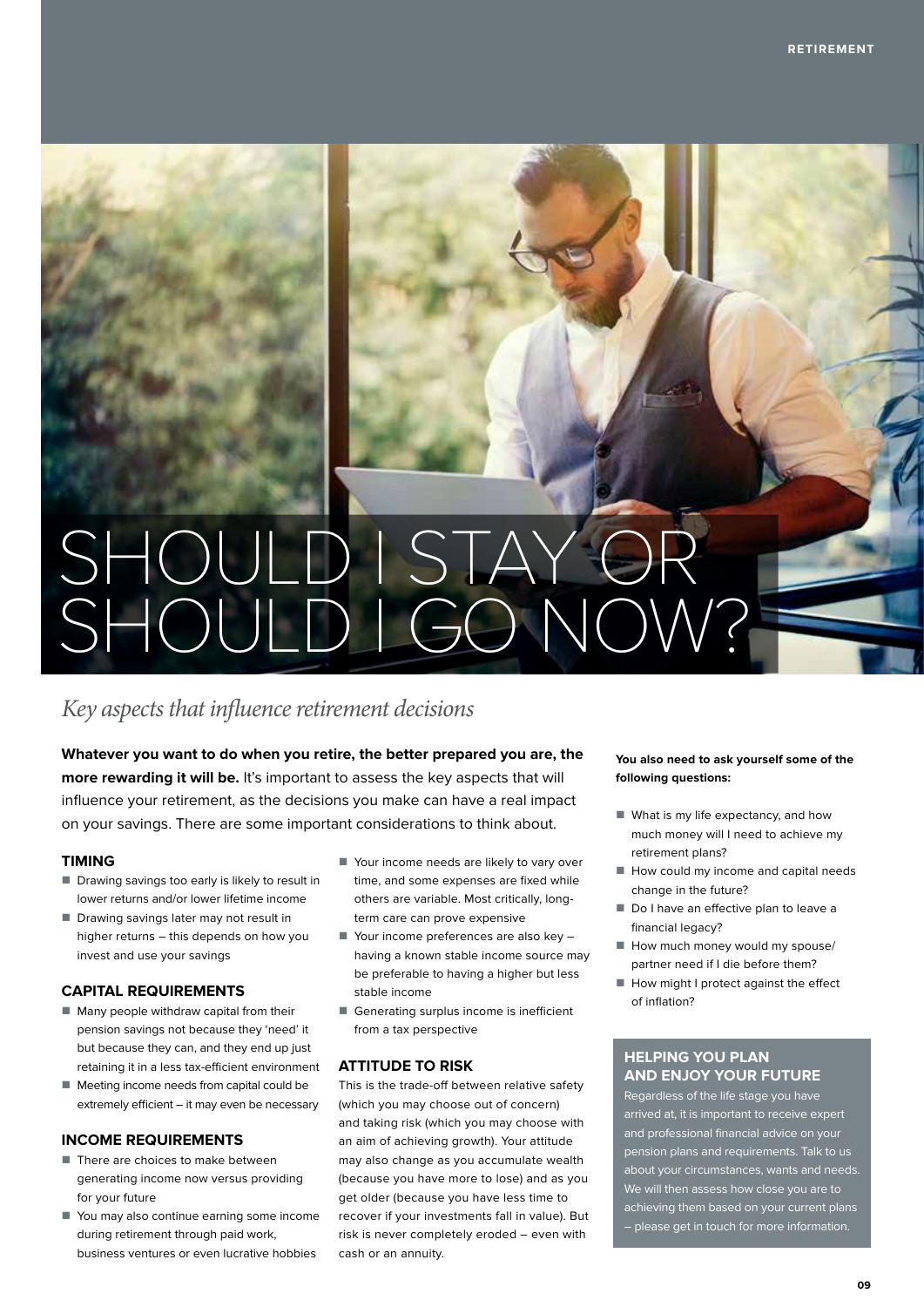## LOOKING TO THE FUTURE

### *Taking the steps now to prepare yourself for retirement*

With increasing numbers of people working past traditional retirement ages<sup>[1]</sup>, stopping **work can seem a long way off, especially for younger people.** But it's the dream of an early retirement that keeps many people going through the daily work grind.

F antasies of a round-the-world cruise, sundowners on a seaside terrace or writing a best-selling novel can make work endurable. The good news for many is that the dream of an early retirement is being realised<sup>[2]</sup>, with nearly two thirds (60%) of those stopping work this year doing so before their expected State Pension age or company pension retirement date.

#### **ESCAPE THE DAILY GRIND**

It appears that those planning to escape the daily grind early feel the most comfortable when it comes to their financial situation in retirement – with over half (56%) saying they feel financially well prepared, compared with 49% of those working towards their expected retirement date. That's reflected in the numbers taking financial advice – 68% of early retirees are seeking professional advice compared with 60% of those working until their projected retirement age.

The opportunities that retirement brings are limitless, with travelling or spending long periods abroad high on many people's wish lists. The average age of those retiring early is 57, and early retirees are planning to make the most of their free time – over a third (37%) plan to take up a new hobby or sport, 27% will start voluntary or charity work, and nearly a fifth (17%) are planning a long-term holiday or gap year.

#### **MEETING YOUR LIFE GOALS**

But early retirement also can bring with it the challenges of meeting your life goals, such as funding a child's education and their wedding, along with bearing household

expenses long after you've retired because of increasing life expectancy.

To retire earlier requires planning, discipline and paying close attention to your savings and investments. But the sacrifices and extra effort are worth it to enable you to have more opportunities to spend time with the people you care about.

#### **REASONS TO START SAVING FOR RETIREMENT EARLY**

#### **YOU'LL PREPARE IN A MORE RELAXED WAY**

Saving for 30 years instead of 10 means you can put away less money each month and reach the same target. It'll also mean you have cash left over to spend on yourself in the meantime.

#### **EARN MORE THANKS TO COMPOUND INTEREST**

If you start saving today, you'll earn more because interest payments build up – every interest payment you receive starts earning corresponding interest itself right away.

#### **YOU WILL ENJOY GREATER PEACE OF MIND**

Putting in place a plan for your retirement means you can start looking forward to a more comfortable retirement. You'll feel more confident about life after work knowing things are taken care of from a financial perspective.

#### **YOU COULD RETIRE EARLIER**

If you manage your wealth and retirement planning wisely, you might find you're ready to retire younger than you'd imagined. Give

yourself more time for the things you've always dreamed of doing.

#### **PLAN WHEN YOU HAVE MORE DISPOSABLE INCOME**

It's normally the case that you have more disposable income from your twenties into your early forties. Later in life, you may find that you have more responsibilities – children's education and mortgage payments, for example – and find it harder to put money into your retirement fund every month. Start early while you have extra funds.  $\blacktriangleleft$ 

#### **ARE YOU WELL SET UP TO ENJOY A COMFORTABLE RETIREMENT?**

Retiring early from your work life is one thing, but meeting your life goals and staying on course after retirement is completely different. Taking the steps now to prepare yourself for retirement, no matter how far in the future, will ensure you are well set up to enjoy a comfortable retirement doing the things you want to do. To find out more, please contact us.

#### **Source data:**

[1] https://www.ons.gov.uk/ employmentandlabourmarket/peopleinwork/ employmentandemployeetypes/articles/ fivefactsaboutolderpeopleatwork/2016 -10-01 [2] Research Plus conducted an independent online survey for Prudential between 29 November and 11 December 2017 among 9,896 non-retired UK adults aged 45+, including 1,000 planning to retire in 2018.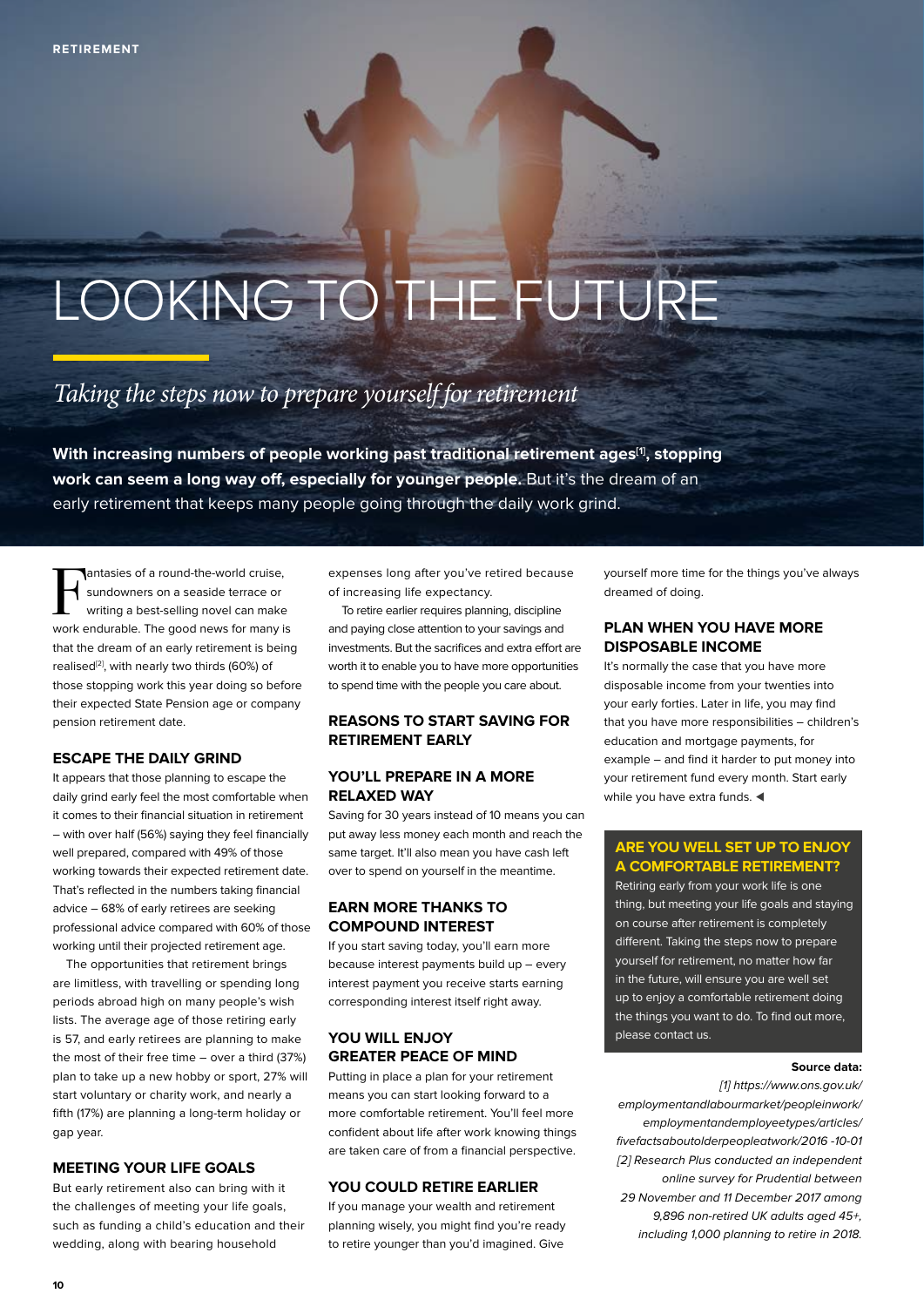## POSITIVE OUTCOMES

#### *Impact investing without sacrificing returns or profits*

**For those looking to make the world a better place, but not wanting to sacrifice returns or profits,** impact investing aims to support a positive social or environmental impact as well as looking to achieve compelling financial returns at the heart of sustainable investing.



The term 'impact investing' was first coined in 2007, although the practice developed over years beforehand. It seeks to generate both social change and a return on capital and ends the old dichotomy where business was seen solely as a way to make a profit, while social progress was better achieved only through philanthropy or public policy.

#### **NOT A RECENT PHENOMENON**

Socially responsible investing is not a recent phenomenon – it can actually be traced back several centuries. Early initiatives were all based on the exclusion of controversial sectors such as tobacco or armaments rather than on investing in businesses which have the power to do good. That's what impact investing is seeking to achieve, and it has begun to gain traction.

The upward swing of impact investing is being led by millennials. This type of investing considers a company's commitment to corporate social responsibility (CSR), or the sense of duty to positively serve society as a whole, before becoming involved with that company. This

societal impact differs depending on the industry and the specific company within that industry, but some common examples include giving back to the community by helping the less fortunate or investing in sustainable energy practices.

#### **SOCIAL AND ENVIRONMENTAL THEMES**

Once the preserve of the super-rich individuals and families would come together to identify promising opportunities to make money and do good at the same time. But, increasingly, investor impact strategies are now covering a broader range of social and environmental themes and, in many cases, harness the latest technology or pioneer delivery systems to gain efficiencies and reach those most in need.

Impact investments can be made in both emerging and developed markets and target a range of returns depending on an investor's strategic goals. The growing impact investment market provides capital to address the world's most pressing challenges in sectors such as

sustainable agriculture, renewable energy, conservation, micro finance, and affordable and accessible basic services including housing, healthcare and education.

#### **CHALLENGING PREVIOUS LONG-HELD VIEWS**

Impact investing challenges the previous long-held views that social and environmental issues should be addressed only by philanthropic donations, and that market investments should focus exclusively on achieving financial returns.

The impact investing market directs capital to enterprises that generate social or environmental benefits, and offers diverse and viable opportunities for investors to advance social and environmental solutions through investments that also produce financial returns.

#### **LOOKING FOR THE POTENTIAL TO GENERATE POSITIVE OUTCOMES?**

Impact investing provides the opportunity to make investments that not only deliver financial returns, but also have the potential to generate positive outcomes that address some of the most imperative challenges that we face as a society, such as climate change and poverty. To find out more, call us to arrange a meeting or simply ask a question. We look forward to hearing from you.

SOME IMPACT INVESTMENTS MAY BE MORE EXPENSIVE THAN OTHER TYPES OF INVESTMENTS AND BE RISKIER AND GENERALLY PROVIDE LESS CHOICE IN THE MARKET PLACE.

THE VALUE OF INVESTMENTS AND INCOME FROM THEM MAY GO DOWN. YOU MAY NOT GET BACK THE ORIGINAL AMOUNT INVESTED.